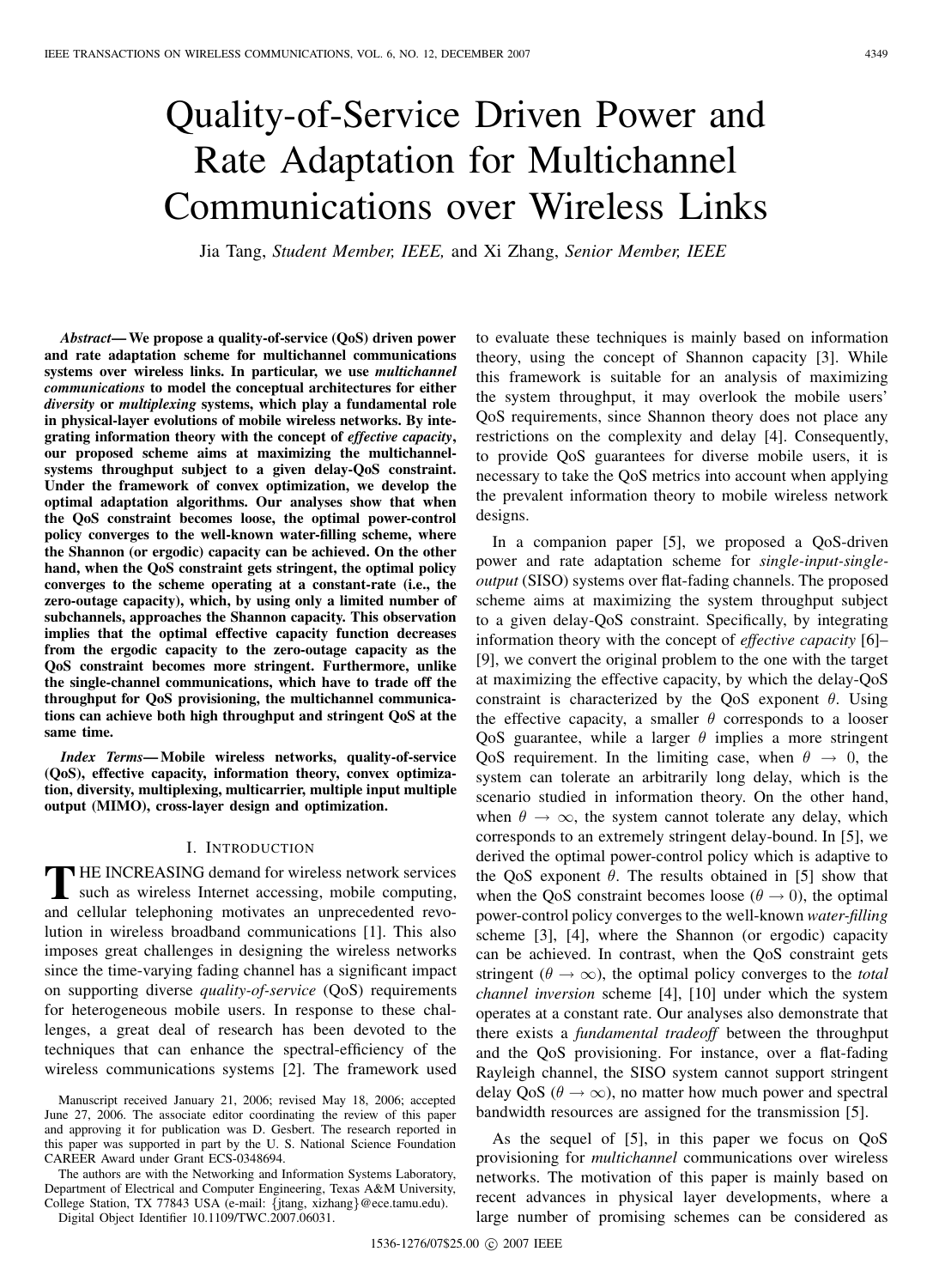

Fig. 1. The system model.

utilizing multichannels to enhance the system performance. The multichannel communications architecture discussed in this paper is in a broad sense, which models either multiple diversity branches for *diversity combining* or a number of parallel subchannels for *multiplexing* [11]. Examples of diversity-based systems include code-division-multiple-access (CDMA) RAKE receivers which take the advantage of frequency diversity [12] and multiple input multiple output (MIMO) diversity systems which utilize spatial diversity [13]. On the other hand, examples of multiplexing-based systems include multicarrier systems employing orthogonal-frequencydivision-multiplexing (OFDM) mechanism [14] and MIMO multiplexing systems [15].

In this paper, we show that multichannel transmission can significantly improve the delay-QoS provisioning for wireless communications. In particular, when the QoS constraint is loose ( $\theta \rightarrow 0$ ), the optimal power-control policy also converges to the water-filling scheme that achieves the Shannon (ergodic) capacity. By contrast, when the QoS constraint is stringent ( $\theta \rightarrow \infty$ ), the optimal policy converges to a scheme which operates at a constant rate (the zero-outage capacity), where an important observation is that, by using only a limited number of subchannels, the above resulting constant rate (the zero-outage capacity) is close to the Shannon capacity. This implies that the optimal effective capacity function connects the ergodic capacity and the zero-outage capacity as the QoS constraint varies. Furthermore, unlike the single channel transmission scheme which has to tradeoff the throughput for QoS provisioning [5], the multichannel transmission scheme can achieve both high throughput and stringent QoS at the same time. For instance, our simulation results show that over the Rayleigh fading channel, a multicarrier system with 64 independent subchannels can achieve more than 99% of the Shannon capacity, while still guaranteeing a constant rate transmission, as if the transmission was over a wireline network. The above observation demonstrates from another perspective that the zero-outage capacity approaches the ergodic capacity as the number of parallel subchannels increases [16].

The rest of the paper is organized as follows. Section II describes our general multichannel wireless system model. Sections III derives the optimal power adaptation for diversitybased systems. Section IV formulates the optimization problem for the multiplexing-based systems, and Section V develops the corresponding optimal solutions. Section VI further investigates the special cases of our proposed optimal powercontrol scheme. Section VII conducts simulations to evaluate the performance of our proposed scheme. The paper concludes with Section VIII.

## II. THE SYSTEM MODEL

The general multichannel system model over a wireless link is shown in Fig. 1. We concentrate on a discrete-time system with a point-to-point link between the transmitter and the receiver in mobile wireless networks. Let us denote the system total spectral-bandwidth by B and the mean transmit power by P, respectively. The power spectral density (PSD) of the complex additive white Gaussian noise (AWGN) is denoted by  $N_0/2$  per dimension. We assume that AWGN is independent identically distributed (i.i.d.) on each subchannel. Unless otherwise stated, throughout this paper we use "subchannels" to represent either diversity or multiplexing branches in our multichannel system model.

First, the upper-layer packets are divided into *frames* at the datalink layer, which forms the "data source" as shown in Fig. 1. The frame duration is denoted by  $T_f$ , which is assumed to be less than the fading coherence time, but sufficiently long so that the information-theoretic assumption of infinite code-block length is meaningful [17]. The frames are stored at the transmit buffer and split into bit streams at the physical layer. Then, based on the QoS constraint and channel-state information (CSI) fed back from the receiver, adaptive modulation and coding (AMC), as well as power control are applied, respectively, at the transmitter. Depending on the specific transmission mechanism, the bit streams are transmitted through  $N$  subchannels to the receiver. The reverse operations are executed at the receiver side. Finally, the frames are recovered at the "data sink" for further processing. We also make the following two assumptions:

**A1:** The discrete-time channel is assumed to be block fading. The path gains are invariant within a frame's time duration  $T_f$ , but vary independently from one frame to another. Making such an assumption is mainly based on the following reasons. First, the effective capacity expression in a block fading channel [5, eq. (4)] only depends on marginal statistics of a service process, which is much simpler than the general expression given by [5, eq. (3)], where higher order statistics of a service process are required. Second, more importantly, through the study of [5] we observe that there exists a simple and efficient approach to convert the power adaptation policy obtained in block-fading channels to that over correlatedfading channels, making the investigation of power adaptation in block-fading channels more applicable.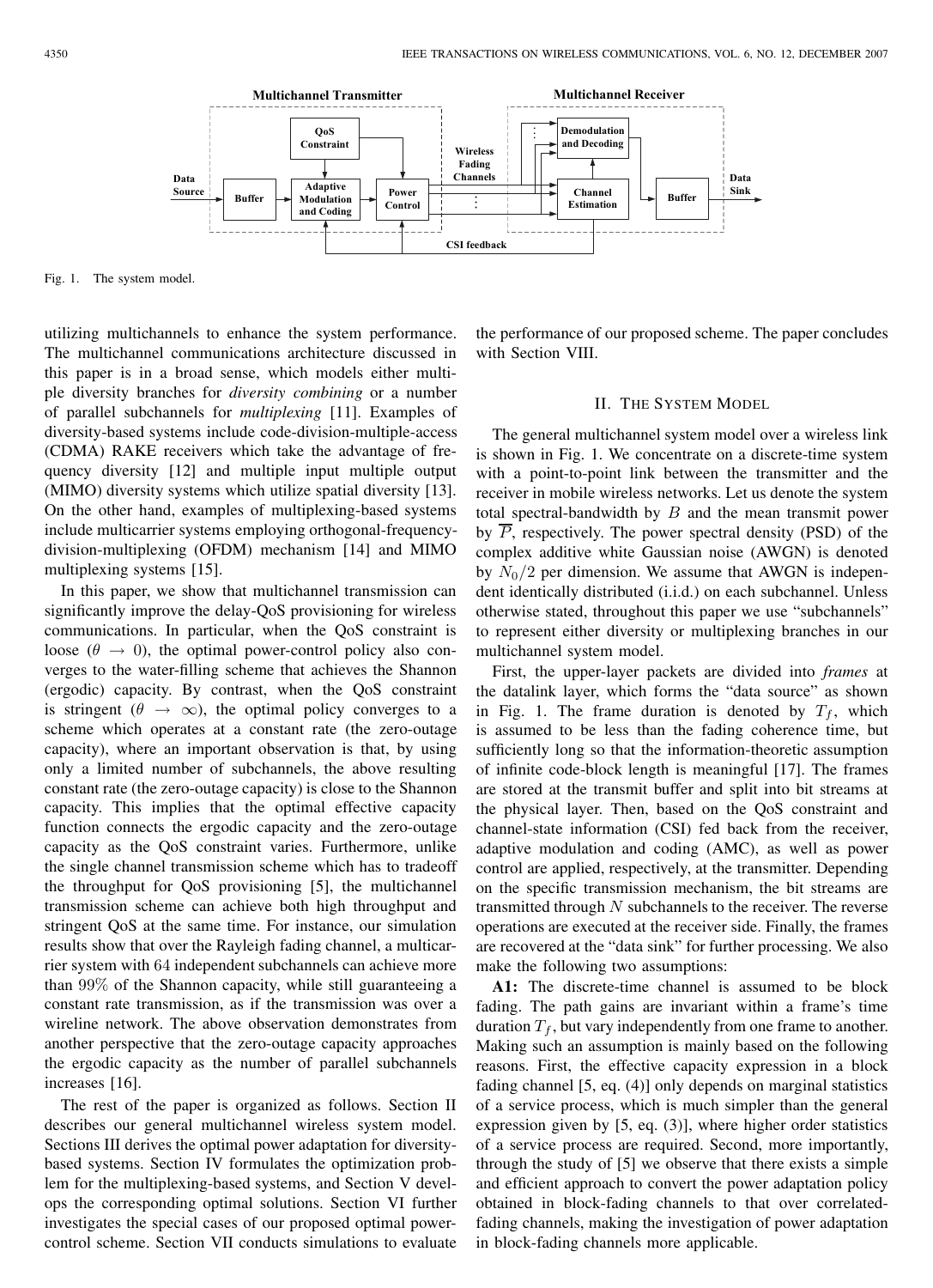**A2:** We further assume that given the transmit power, the specific multichannel transmission scheme, and an instantaneous channel gain, the AMC scheme can achieve the Shannon capacity. Based on the above two assumptions, for each given power-control policy, the resulting effective capacity reaches its maximum for all modulation/coding schemes and all channel realizations.

The wireless channel may be modeled as being frequencyselective (e.g., in the context of multicarrier OFDM system or CDMA RAKE receiver-based system), but each subchannel experiences the flat-fading. Denote the nth subchannel envelope process by  $\{\alpha_n[i], n \in \mathcal{N}_0, i = 1, 2, ...\}$ , where  $\mathcal{N}_0 =$  $\{1, 2, ..., N\}$  represents the index-set of the subchannels and  $i \in \{1, 2, ...\}$  is time-index of the frame. Let  $\lambda_n[i] \triangleq \alpha_n^2[i]$  denote the path-gain process. Then, the joint probability density function (pdf) of the path-gains  $\lambda[i] \triangleq (\lambda_1[i], \lambda_2[i], ..., \lambda_N[i])$ can be expressed as  $p_{\mathbf{\Lambda}}(\lambda) = p_{\Lambda_1, \Lambda_2, ..., \Lambda_N}(\lambda_1, \lambda_2, ..., \lambda_N)$ . Although the scheme discussed in this paper can be applied to any channel distribution models, we just assume the Rayleigh channel model for convenience.

Throughout this paper, we also assume that the CSI is perfectly estimated at the receiver and reliably fed back to the transmitter without delay. Moreover, the datalink-layer buffer size is assumed to be infinite. In the following discussions, since the block-fading channel process is stationary and ergodic, its instantaneous-time marginal statistics is independent of the time-index  $i$ , and thus we may omit the time-index  $i$ for simplicity.

#### III. DIVERSITY-BASED SYSTEMS

We first focus on the QoS-driven power adaptation for *diversity-based systems*. The key idea of diversity-based systems is to transmit multiple copies of the same data through different subchannels. At the receiver side, the multiple copies are combined together such that the transmission reliability can be enhanced.

For diversity combining systems, the system performance is determined by the combined signal-to-noise ratio (SNR) at the receiver. If we assume that no power control is used, then the SNR at the receiver combiner can be denoted by  $\gamma[i]$ , which depends not only on the instantaneous channel condition, but also on the specific diversity scheme used. For instance, in a maximal-ratio combining (MRC) system with  $N$ diversity branches [18], the SNR at the output of the combiner can be expressed as  $\gamma[i] = \sum_{n=1}^{N} \overline{P} \lambda_n[i]/(N_0B)$ , with its mean  $\overline{\gamma} = \overline{P} \sum_{n=1}^{N} \mathbb{E} \{\lambda_n[i]\} / (N_0 B)$ , where  $\mathbb{E} \{\cdot\}$  denotes the expectation. On the other hand, in a selection combining (SC) system [18], the SNR at the output of the combiner is given by  $\gamma[i] = \overline{P} \lambda_{\text{max}}[i]/(N_0 B)$ , with the mean  $\overline{\gamma}$  =  $\overline{P} \mathbb{E} {\lambda_{\max}[i]} / (N_0 B)$ , where  $\lambda_{\max}[i] = \max{\lambda_n[i]}, n \in \mathcal{N}_0$ . Let the pdf of  $\gamma[i]$  be denoted by  $p_{\Gamma}(\gamma)$ . It is well known that there have been a great deal of research efforts in deriving the analytical expressions of the pdf  $p_{\Gamma}(\gamma)$  under different channel conditions and different diversity combining techniques.

Using diversity combining, the original vector channel (i.e., multichannel) transmission problem is converted into a scalar channel (i.e., single channel) transmission problem. Therefore, the scheme discussed in [5] can be directly applied to obtain

the optimal power-adaptation policy, where the only difference is at the pdf  $p_{\Gamma}(\gamma)$  of the SNR at the combiner output. Specifically, the optimal policy, denoted by  $\mu_{opt}(\theta, \gamma)$ , can be expressed as [5, eq. (8)]

$$
\mu_{\text{opt}}(\theta, \gamma) = \begin{cases} \frac{1}{\gamma_0^{\frac{1}{\beta+1}} \gamma^{\frac{\beta}{\beta+1}}} - \frac{1}{\gamma}, & \gamma \ge \gamma_0 \\ 0, & \gamma < \gamma_0 \end{cases}
$$
(1)

where we define

$$
\beta \triangleq \frac{\theta T_f B}{\log 2} \tag{2}
$$

as the normalized QoS exponent and  $\gamma_0$  as the cutoff SNR threshold, which can be numerically obtained by meeting the following mean power constraint:

$$
\int_{\gamma_0}^{\infty} \left( \frac{1}{\gamma_0^{\frac{1}{\beta+1}} \gamma^{\frac{\beta}{\beta+1}}} - \frac{1}{\gamma} \right) p_{\Gamma}(\gamma) d\gamma = 1.
$$
 (3)

Note that the threshold  $\gamma_0 = \gamma_0(\theta, p_\Gamma(\gamma))$  depends not only on the fading distribution  $p_{\Gamma}(\gamma)$ , but also on the QoS exponent  $\theta$ . Similar to the conclusion obtained in [5], we can observe that when the QoS constraint is loose ( $\theta \rightarrow 0$ ), the optimal powercontrol law converges to the water-filling scheme, where the Shannon capacity can be achieved. On the other hand, when the QoS constraint is stringent ( $\theta \rightarrow \infty$ ), the optimal powercontrol law converges to the total channel inversion scheme<sup>1</sup> such that the system operates at a constant service rate.

Once obtaining  $\gamma_0$ , we can derive the optimal effective capacity, denoted by  $E_C^{opt}(\theta)$ , as [5]:

$$
E_C^{opt}(\theta) = -\frac{1}{\theta} \log \left( \int_0^{\gamma_0} p_{\Gamma}(\gamma) d\gamma + \int_{\gamma_0}^{\infty} \left( \frac{\gamma}{\gamma_0} \right)^{-\frac{\beta}{(\beta+1)}} p_{\Gamma}(\gamma) d\gamma \right). \tag{4}
$$

Given the specific diversity scheme and channel statistics, the optimal effective capacity given in (4) can be calculated either by the closed-form expression or by numerical solution.

## IV. MULTIPLEXING-BASED SYSTEMS: OPTIMIZATION PROBLEM FORMULATION

In the following, we consider QoS-driven power adaptation for *multiplexing-based systems*. The core idea of multiplexing systems is to transmit different data streams through different subchannels. At the receiver side, the parallel data steams are recovered separately. This transmission strategy can either combat the frequency selective fading channel (e.g., in multicarrier systems) or increase the throughput (e.g., in MIMO multiplexing systems), which are elaborated on, respectively, as follows.

<sup>1</sup>In this scheme, the transmission power is proportional to the reciprocal of the channel power gain.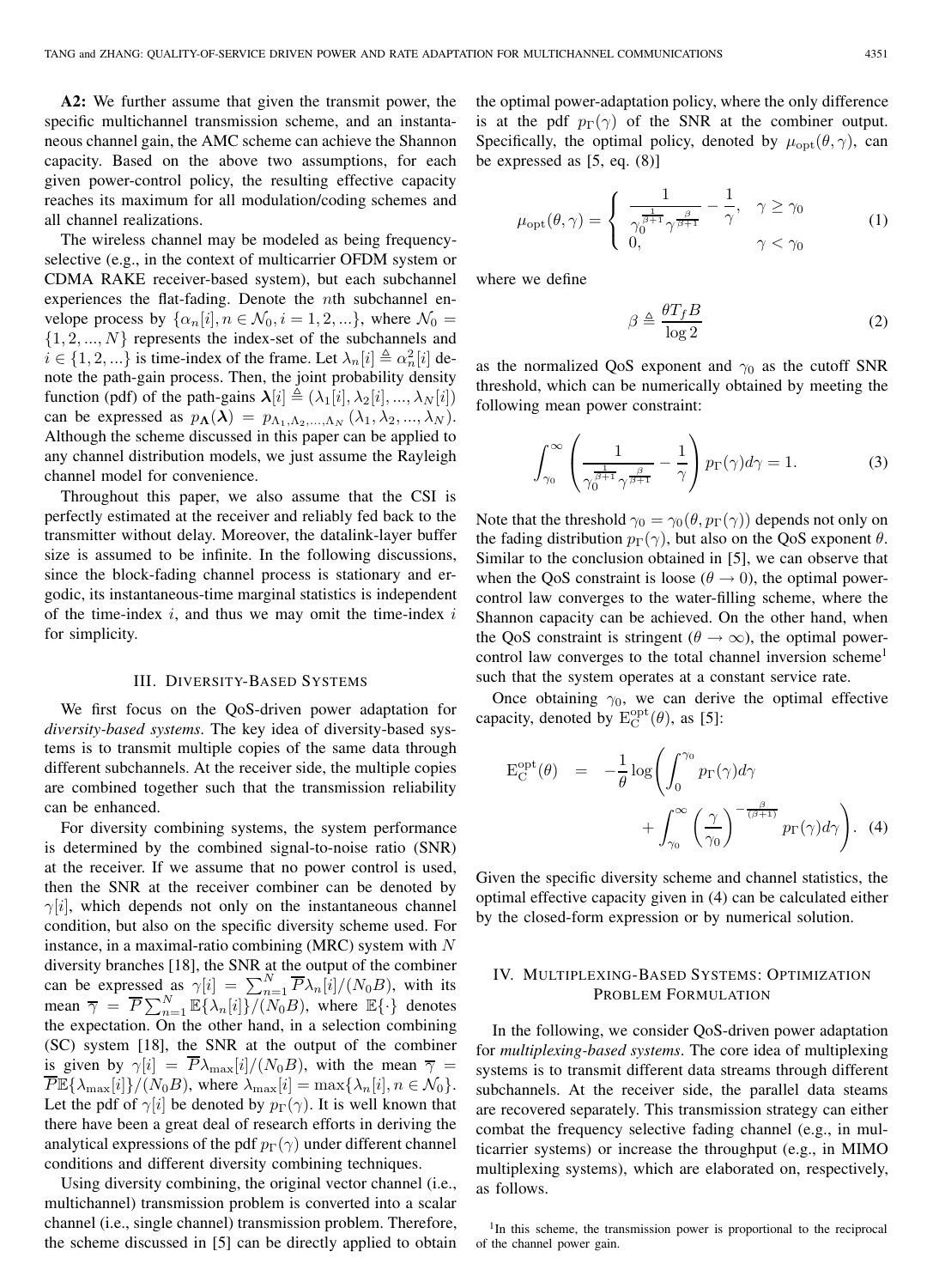## *A. Multicarrier Systems*

Consider a multicarrier system with  $N$  subchannels corresponding to  $N$  subcarriers. If we assume a constant equalpower distribution among all subcarriers, then the instantaneous transmit power for the nth subchannel at the ith frame, denoted by  $P_n[i]$ , is equal to  $P_n[i] = \overline{P}/N$  for all n and i. The corresponding instantaneous received SNR, denoted by  $\gamma_n[i]$ , can be expressed as

$$
\gamma_n[i] = \frac{\lambda_n[i](\overline{P}/N)}{N_0(B/N)} = \frac{\overline{P}\lambda_n[i]}{N_0B}, \text{ for } n \in \mathcal{N}_0.
$$
 (5)

Denote the joint pdf of the SNR vector  $\gamma[i]$  =  $(\gamma_1[i], \gamma_2[i], ..., \gamma_N[i])$  for all subchannels by  $p_{\Gamma}(\gamma)$  =  $p_{\Gamma_1,\Gamma_2,...,\Gamma_N}(\gamma_1,\gamma_2,...,\gamma_N)$ , and the corresponding poweradaptation policy for the *n*th subchannel by  $\mu_n(\theta, \gamma[i]),$ respectively. Then, the instantaneous transmit power for the *nth* subchannel becomes  $P_n[i] = \mu_n (\theta, \gamma[i]) \overline{P}/N$ . Note that we limit the mean transmit power by  $\overline{P}$ . Therefore, the powercontrol policy needs to satisfy the mean power constraint as follows:

$$
\sum_{n=1}^{N} \underbrace{\int_{0}^{\infty} \cdots \int_{0}^{\infty}}_{N-\text{fold}} \mu_n(\theta, \gamma) p_{\Gamma}(\gamma) d\gamma_1 \cdots d\gamma_N = N \tag{6}
$$

where

$$
\mu_n(\theta, \gamma) \ge 0, \text{ for all } n \in \mathcal{N}_0. \tag{7}
$$

Recall that we assume that the AMC scheme can achieve the Shannon capacity. Thus, the instantaneous service rate of the frame *i*, denoted by  $R[i]$ , can be expressed as

$$
R[i] = \sum_{n=1}^{N} \left( \frac{T_f B}{N} \right) \log_2 \left( 1 + \mu_n \left( \theta, \gamma[i] \right) \gamma_n[i] \right). \tag{8}
$$

Thus, from [5, eq. (4)], the effective capacity, denoted by  $E_C(\theta)$ , can be expressed as follows:

$$
E_C(\theta) = -\frac{1}{\theta} \log \left( E \left\{ e^{-\theta R[i]} \right\} \right)
$$
  
= 
$$
-\frac{1}{\theta} \log \left( \underbrace{\int_0^\infty \cdots \int_0^\infty}_{N-\text{fold}} \prod_{n=1}^N \left[ 1 + \mu_n(\theta, \gamma) \gamma_n \right]^{-\frac{\theta}{N}}
$$
  

$$
\cdot p_{\Gamma}(\gamma) d\gamma_1 \cdots d\gamma_N \right)
$$
(9)

where  $\beta$  is also given by (2). To maximize the effective capacity, we can formulate an optimization problem as follows:

$$
E_C^{\text{opt}}(\theta)
$$
\n
$$
= \max_{\mu_n(\theta,\gamma),n \in \mathcal{N}_0} \left\{ -\frac{1}{\theta} \log \left( \underbrace{\int_0^\infty \cdots \int_0^\infty}_{N-\text{fold}} \prod_{n=1}^N \left[ 1 + \mu_n(\theta,\gamma) \gamma_n \right]^{-\frac{\beta}{N}} \right. \cdot p_\Gamma(\gamma) d\gamma_1 \cdots d\gamma_N \right\} \tag{10}
$$

subject to constraints given by  $(6)$  and  $(7)$ .

## *B. MIMO Systems*

Let  $N_t$  and  $N_r$  denote the number of transmit and receive antennas, respectively, and let  $\mathbb C$  denote the space of complex numbers. Then, the MIMO multiplexing-based transmission can be expressed as  $\mathbf{y}[i] = \mathbf{H}[i]\mathbf{x}[i] + \mathbf{n}[i]$ , where  $\mathbf{y}[i] \in \mathbb{C}^{N_r}$ denotes the received signal,  $\mathbf{H}[i] \in \mathbb{C}^{N_r \times N_t}$  represents the complex channel matrix,  $\mathbf{x}[i] \in \mathbb{C}^{N_t}$  stands for the input signal, and  $\mathbf{n}[i] \in \mathbb{C}^{N_r}$  is the complex AWGN, where, without loss of generality, we assume  $\mathbb{E}\{\mathbf{n}[i]\mathbf{n}[i]^{\dagger}\} = \mathbf{I}_{N_r}$ , with  $\dagger$  denoting the conjugate transpose. It is well known that for MIMO multiplexing systems, the data streams are equivalent to transmitting through  $N$  parallel singular-value channels [20], where  $N = \min\{N_t, N_r\}$ . Mathematically, the transmitted signals can be modeled as [20]

$$
\widetilde{y}_{\ell}[i] = \sqrt{\lambda_{\ell}[i]} \widetilde{x}_{\ell}[i] + \widetilde{n}_{\ell}[i], \text{ for all } \ell \in \mathcal{N}_0 \tag{11}
$$

where  $\{\sqrt{\lambda_{\ell}[i]}\}_{\ell=1}^N$  are nonzero singular values of the channel matrix **H**[i]. Corresponding to our system description in Section II,  $\{\sqrt{\lambda_{\ell}[i]}\}_{\ell=1}^{N}$  and  $\{\lambda_{\ell}[i]\}_{\ell=1}^{N}$  can be considered as the *virtual* envelope process and path-gain process for MIMO multiplexing system, respectively. There have been abundant literatures investigating the joint pdf  $p_\Lambda(\lambda)$  for  $\lambda[i]=(\lambda_1[i], \lambda_2[i], ..., \lambda_N[i])$ . For instance, when the channels between all transmit and receive antenna pairs are i.i.d. Rayleigh distributed with unit energy, the pdf  $p_\Lambda(\lambda)$  follows the well-known Wishart distribution as [20]

$$
p_{\mathbf{\Lambda}}(\lambda) = \left[ N! \left( \prod_{i=1}^{N} (N-i)! (M-i)! \right) \right]^{-1} \exp \left( -\sum_{i=1}^{N} \lambda_i \right)
$$

$$
\cdot \prod_{i=1}^{N} \lambda_i^{M-N} \prod_{1 \le i < j \le N} (\lambda_i - \lambda_j)^2 \tag{12}
$$

where  $M = \max\{N_t, N_r\}$ . Using [5, eq. (4)], we also derive the effective capacity  $E_C(\theta)$  for MIMO multiplexing system as follows:

$$
\begin{split} \mathcal{E}_{\mathcal{C}}(\theta) &= -\frac{1}{\theta} \log \left( \mathbb{E} \left\{ e^{-\theta R[i]} \right\} \right) \\ &= -\frac{1}{\theta} \log \left( \underbrace{\int_0^\infty \cdots \int_0^\infty}_{N-\text{fold}} \prod_{\ell=1}^N \left[ 1 + \mu_\ell(\theta, \boldsymbol{\lambda}) \lambda_\ell \right]^{-\beta} \\ &\cdot p_{\boldsymbol{\Lambda}}(\boldsymbol{\lambda}) d\lambda_1 \cdots d\lambda_N \right) \end{split} \tag{13}
$$

where  $\mu_{\ell}(\theta, \lambda)$  denotes the power-adaptation policy and  $\beta$ is also given by (2). To maximize the effective capacity, we formulate the optimization problem as follows:

$$
\mathbf{E}_{\mathcal{C}}^{\text{opt}}(\theta) = \max_{\mu_{\ell}(\theta,\boldsymbol{\lambda}),\ell \in \mathcal{N}_0} \left\{ -\frac{1}{\theta} \log \left( \underbrace{\int_0^{\infty} \cdots \int_0^{\infty} \prod_{\ell=1}^N \left[1 + \mu_{\ell}(\theta,\boldsymbol{\lambda}) \lambda_{\ell}\right]^{-\beta}}_{N-\text{fold}} \right. \cdot p_{\boldsymbol{\Lambda}}(\boldsymbol{\lambda}) d\lambda_1 \cdots d\lambda_N \right) \right\} (14)
$$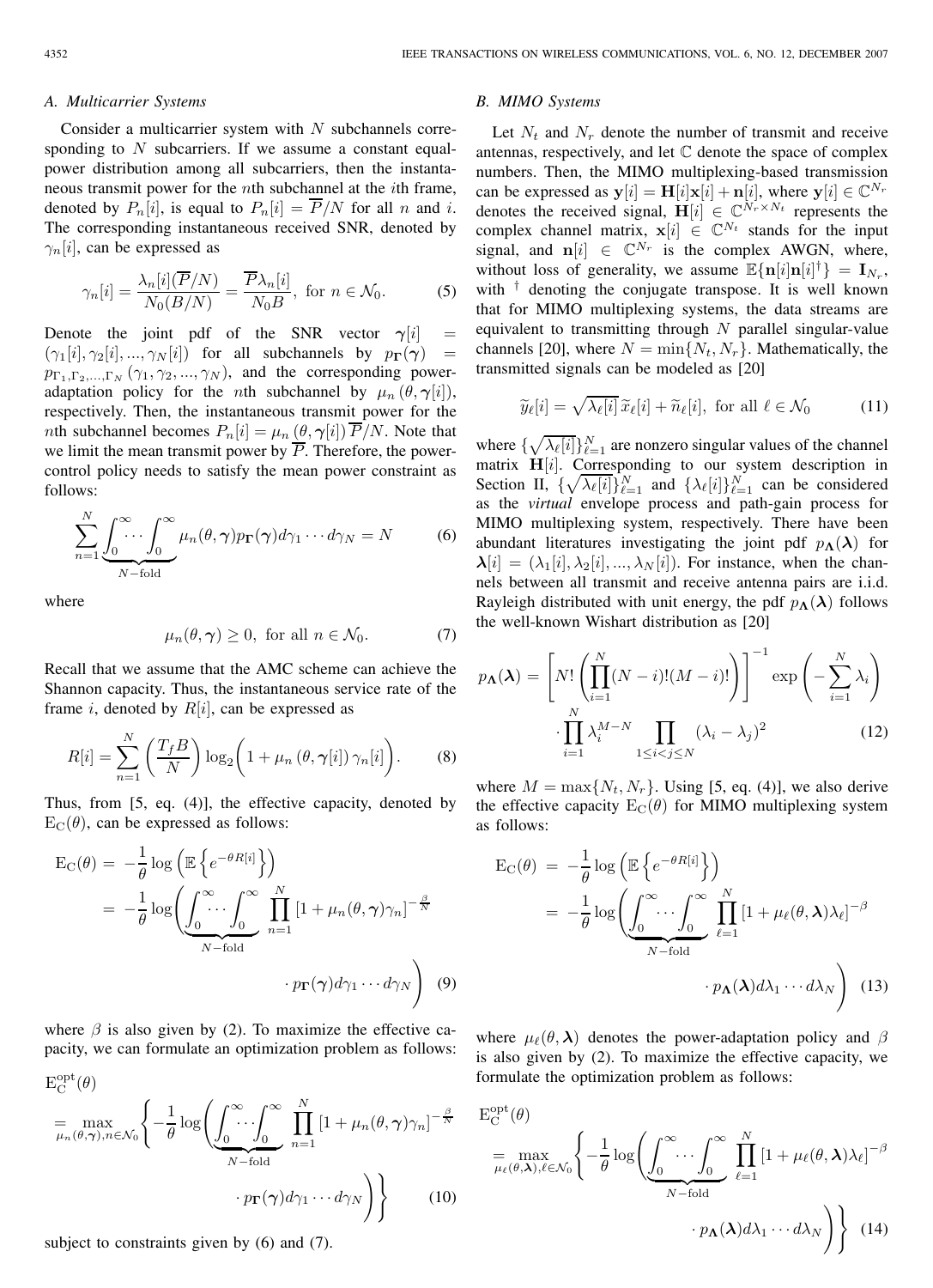subject to the mean power constraint:

$$
\sum_{\ell=1}^{N} \underbrace{\int_{0}^{\infty} \cdots \int_{0}^{\infty}}_{N-\text{fold}} \mu_{\ell}(\theta, \lambda) p_{\Lambda}(\lambda) d\lambda_{1} \cdots d\lambda_{N} = \overline{P} \qquad (15)
$$

and also the constraint:

$$
\mu_{\ell}(\theta, \lambda) \ge 0, \text{ for all } \ell \in \mathcal{N}_0. \tag{16}
$$

Comparing (10) with (14), we can observe that the two optimization problems have the same structure except for certain constant-scalar differences. Therefore, we can develop a unified approach to derive the optimal power-adaptation policy. To simplify the presentation, in the next section, we will mainly focus on multicarrier systems. The detailed derivations for MIMO multiplexing systems are similar to those of the multicarrier systems, but omitted in this paper for lack of space.

## *C. Independent Optimization*

Before getting into details of maximizing the effective capacity expressed in (10) and (14), we first consider an alternative strategy, namely, the independent optimization approach for the following reasons. Since we already obtain the optimal power-adaptation policy for the single channel transmission [5], can we directly apply this strategy to multiplexing systems? For instance, in a multiplexing system with  $N$  i.i.d. subchannels, one possible solution is to maximize the effective capacity at each subchannel *independently* using the optimal single channel power-adaptation policy. Is this resulting scheme optimal?

Surprisingly, the answer to the above questions is *no*. In fact, this independent optimization approach turns out to be optimal in maximizing the Shannon capacity (e.g., waterfilling power control for multichannel transmissions). Note that when  $\theta \rightarrow 0$ , the maximum effective capacity approaches the Shannon capacity. Therefore, this strategy can maximize the effective capacity as  $\theta \rightarrow 0$ . However, as will be shown in the following sections, the independent optimization approach is *not* the optimal policy to maximize the effective capacity for an arbitrary  $\theta$ .

To characterize the performance of independent power adaptation over i.i.d. subchannels, we have the following proposition:

*Proposition 1:* Under the same power and spectralbandwidth constraints, **if** we apply an arbitrary poweradaptation policy to a single channel transmission system, and apply the same power-adaptation policy to each of  $N$  i.i.d. subchannels of a multichannel transmission system *independently*, **then** the resulting effective capacities, denoted by  $E_C^{(1)}(\theta)$  for the single channel system and  $E_C^{(N)}(\theta)$  for the multichannel system, respectively, satisfy  $E_C^{(N)}(\theta) = E_C^{(1)}(\theta/N)$ .

*Proof:* Denote the service rate of the nth subchannel of multichannel transmission by  $R_n[i]$  and the service rate of single channel transmission by  $R[i]$ , respectively. When the channel condition is the same, we have  $R_n[i] = R[i]/N$ ,  $\forall n$ and  $\forall i$ , which is because the *nth* subchannel only occupies

 $1/N$  of the total spectral-bandwidth. Then, the following equations hold:

$$
E_{C}^{(N)}(\theta) = -\frac{1}{\theta} \log \left( E \left\{ e^{-\theta \sum_{n=1}^{N} R_{n}[i]} \right\} \right)
$$
  
\n
$$
= -\frac{1}{\theta} \log \left( E \left\{ e^{-\theta R_{n}[i]} \right\} \right)^{N}
$$
  
\n
$$
= -\frac{1}{\left( \frac{\theta}{N} \right)} \log \left( E \left\{ e^{-\left( \frac{\theta}{N} \right) R[i]} \right\} \right)
$$
  
\n
$$
= E_{C}^{(1)} \left( \frac{\theta}{N} \right). \tag{17}
$$

Thus, the proof follows.

*Remark 1:* Proposition 1 says that as compared to the single channel transmission, the effective capacity gain of the multichannel transmission using the independent power control is  $10 \log_{10} N$  dB. In other words,  $E_C^{(N)}(\theta)$  is a rightshifted version of  $E_C^{(1)}(\theta)$  along  $\theta$ -axis using the logarithmic scale, where the difference between these two is  $10 \log_{10} N$ dB. Over the single channel Rayleigh fading environment, we prove in [5] that the effective capacity always approaches zero as  $\theta \rightarrow \infty$ . Therefore, according to Proposition 1, by using the independent power-adaptation policies, as long as the number of subchannels N is finite, the effective capacity  $E_C^{(N)}(\theta)$ also approaches zero as  $\theta \to \infty$ . In the following sections, we propose a joint optimization approach, which performs much better than the independent optimization.

## V. MULTIPLEXING-BASED SYSTEMS: OPTIMAL POWER-ADAPTATION STRATEGY

Since  $log(·)$  is a monotonically increasing function, for each given  $\theta > 0$ , the original maximization problem of (10) is equivalent to the following minimization problem:

$$
\min_{\mu_n(\theta,\gamma),n\in\mathcal{N}_0}\left\{\underbrace{\int_0^\infty\cdots\int_0^\infty}_{N-\text{fold}}\prod_{n=1}^N\left[1+\mu_n(\theta,\gamma)\gamma_n\right]^{-\frac{\beta}{N}}\right.\\ \left.\cdot p_\Gamma(\gamma)d\gamma_1\cdots d\gamma_N\right\}\qquad(18)
$$

which is subject to the same set of constraints given by (6) and (7). As derived in Appendix I, we prove that the objective function in (18) is strictly convex on the space spanned by  $(\mu_1(\theta, \gamma), ..., \mu_N(\theta, \gamma))$ . In addition, it is clear that the constraints given by (6) and (7) are linear with respect to  $(\mu_1(\theta, \gamma), ..., \mu_N(\theta, \gamma))$ . Therefore, the problem can be considered as a convex optimization problem which has the unique optimal solution. Then, using standard optimization technique, we can construct the Lagrangian function as follows:

$$
\mathcal{J} = \underbrace{\int_0^\infty \cdots \int_0^\infty}_{N-\text{fold}} \prod_{n=1}^N \left[1 + \mu_n(\theta, \gamma)\gamma_n\right]^{-\frac{\beta}{N}} p_\Gamma(\gamma) d\gamma_1 \cdots d\gamma_N
$$
  
+ 
$$
\kappa_0 \Biggl\{\sum_{n=1}^N \underbrace{\int_0^\infty \cdots \int_0^\infty}_{N-\text{fold}} \mu_n(\theta, \gamma) p_\Gamma(\gamma) d\gamma_1 \cdots d\gamma_N - N \Biggr\}
$$
  
- 
$$
\sum_{n=1}^N \kappa_n \mu_n(\theta, \gamma)
$$
 (19)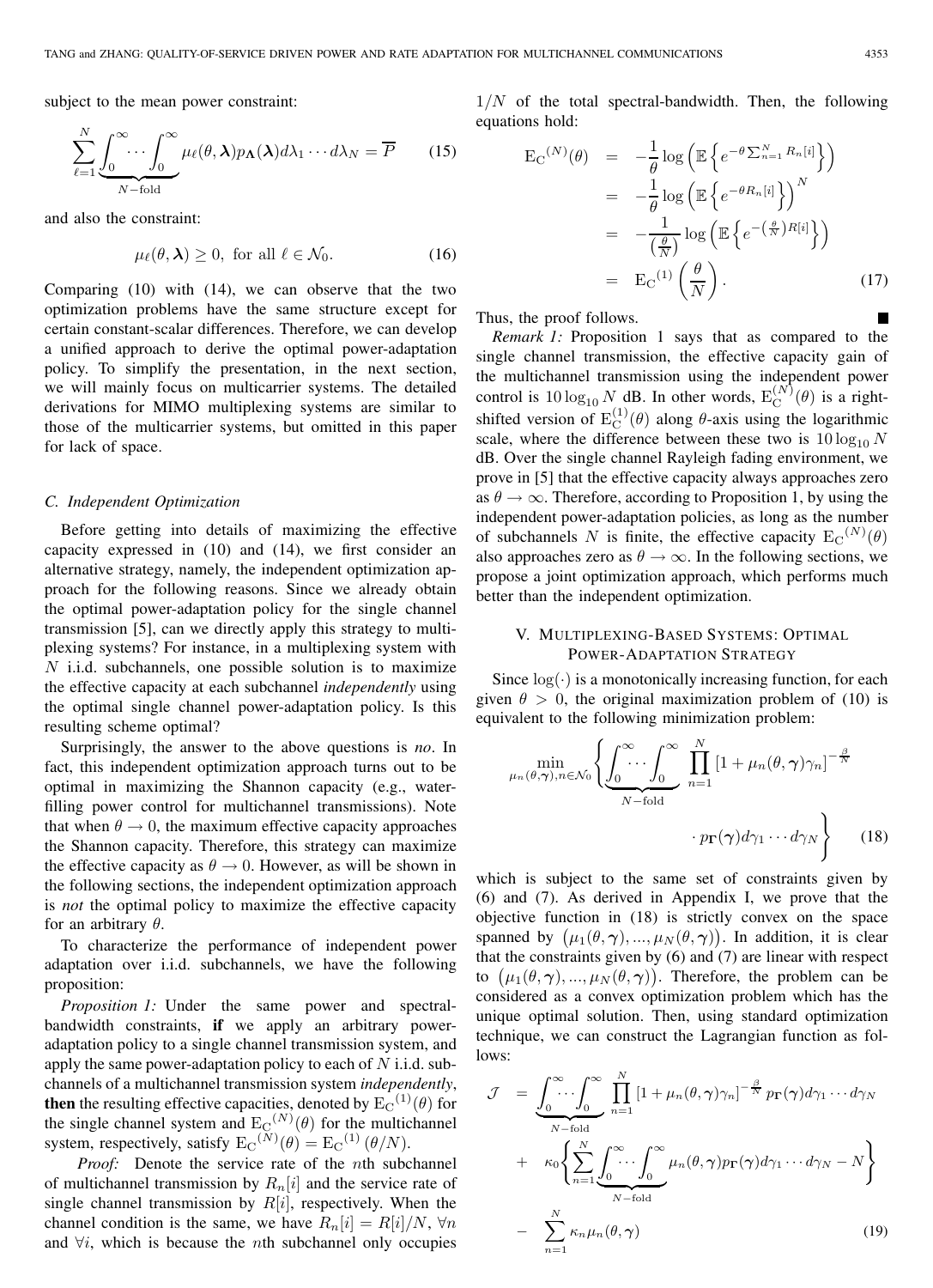where all the Lagrangian multipliers  $\{\kappa_n\}_{n=0}^N$  satisfy  $\kappa_n \geq$ 0. Differentiating the Lagrangian function and setting the derivative equal to zero [21, Sec. 4.2.4], we obtain a set of  $N$ equations:

$$
\frac{\partial \mathcal{J}}{\partial \mu_n(\theta, \gamma)} = -\frac{\beta \gamma_n}{N} \left[ 1 + \mu_n(\theta, \gamma) \gamma_n \right]^{-\frac{\beta}{N} - 1}
$$

$$
\cdot \prod_{\substack{i \in \mathcal{N}_0, i \neq n}} \left[ 1 + \mu_i(\theta, \gamma) \gamma_i \right]^{-\frac{\beta}{N}} p_\Gamma(\gamma)
$$

$$
+ \kappa_0 p_\Gamma(\gamma) - \kappa_n = 0, \text{ for all } n \in \mathcal{N}_0. \quad (20)
$$

According to the concept of *complementary slackness* [22, Sec. 5.5.2], if the *strict* inequality  $\mu_j(\theta, \gamma) > 0$  holds for a certain  $j \in \mathcal{N}_0$ , then the Lagrangian multiplier  $\kappa_j$  corresponding to  $\mu_i(\theta, \gamma)$  must be equal to zero. Based on this fact, we consider two different scenarios, respectively, as follows.

*A. Scenario-1: The strict inequality*  $\mu_n(\theta, \gamma) > 0$  *holds for all*  $n \in \mathcal{N}_0$ .

Under the conditions of the above Scenario-1, all subchannels are assigned with power for data transmission. Then, according to the complementary slackness, except for  $\kappa_0$ , all the other Lagrangian multipliers  $\{\kappa_n\}_{n=1}^N$  must be equal to zero. Thus, (20) reduces to:

$$
[1 + \mu_n(\theta, \gamma)\gamma_n]^{-\frac{\beta}{N} - 1} \prod_{i \in \mathcal{N}_0, i \neq n} [1 + \mu_i(\theta, \gamma)\gamma_i]^{-\frac{\beta}{N}}
$$

$$
= \frac{N\gamma_0}{\gamma_n}, \text{ for all } n \in \mathcal{N}_0 \quad (21)
$$

where we define  $\gamma_0 \triangleq \kappa_0/\beta$ , which is a cutoff threshold to be optimized later. Solving (21), we can obtain the optimal power-adaptation policy as follows:

$$
\mu_n(\theta, \gamma) = \frac{1}{\gamma_0^{\frac{1}{\beta+1}} \prod_{i \in \mathcal{N}_0} \gamma_i^{\frac{\beta}{N(\beta+1)}}} - \frac{1}{\gamma_n}, \ n \in \mathcal{N}_0. \tag{22}
$$

Note that the policy given by (22) is optimal only if  $\mu_n(\theta, \gamma) > 0$  holds for all  $n \in \mathcal{N}_0$ . Specifically, define  $\mathcal{N}_1$  as the index-set of SNRs which satisfy this strict inequality as follows:

$$
\mathcal{N}_1 \triangleq \left\{ n \in \mathcal{N}_0 \left| \frac{1}{\gamma_0^{\frac{1}{\beta+1}} \prod_{i \in \mathcal{N}_0} \gamma_i^{\frac{\beta}{N(\beta+1)}}} - \frac{1}{\gamma_n} > 0 \right. \right\}.
$$
 (23)

Then, (22) is the optimal solution only if  $\mathcal{N}_1 = \mathcal{N}_0$ . Otherwise, if  $\mathcal{N}_1 \subset \mathcal{N}_0$ , we need to consider the following scenario.

*B. Scenario-2: There exist some*  $\mu_n(\theta, \gamma)$  *such that*  $\mu_n(\theta, \gamma)=0.$ 

If  $\mathcal{N}_1 \subset \mathcal{N}_0$ , there must exist certain  $\mu_n(\theta, \gamma)$  such that  $\mu_n(\theta, \gamma) = 0$ . In other words, some subchannels are not assigned with any power. In order to identify the set of subchannels to which the system do not assign power, we introduce the following lemma:

*Lemma 1:* **If**  $n \notin \mathcal{N}_1$ , **then**  $\mu_n(\theta, \gamma) = 0$ .

*Proof:* The proof is provided in Appendix II.

## **Algorithm**: **QoS** − **driven power adaptation**.

(1) **Initialization.**

a) Obtain  $\mathcal{N}_1$ , and  $\mathcal{N}_1$  by (23) and (25), respectively. b)  $k = 1$ .

(2) While 
$$
(\mathcal{N}_k \neq \mathcal{N}_{k-1})
$$
 do  
\na)  $\mathcal{N}_{k+1} = \left\{ n \in \mathcal{N}_k \middle| \frac{1}{\gamma_0^N k^{\beta + N}} \frac{1}{\prod_{i \in \mathcal{N}_k} \gamma_i^N k^{\beta + N}} - \frac{1}{\gamma_n} > 0 \right\}.$   
\nb)  $N_{k+1} = |\mathcal{N}_{k+1}|$ .  
\nc)  $k = k + 1$ .

(3) **Obtain the optimal adaptation policy.**

a) Denote 
$$
\mathcal{N}^* = \mathcal{N}_k
$$
 and  $N^* = N_k$ , respectively.  
\nb)  $\mu_n(\theta, \gamma) = \begin{cases} \frac{1}{\sqrt{\frac{N}{N} + \beta + N}} \frac{\beta}{\prod_{i \in \mathcal{N}^*} \gamma_i^{\frac{\beta}{N} + \beta + N}} - \frac{1}{\gamma_n}, & n \in \mathcal{N}^* \\ 0, & \text{otherwise.} \end{cases}$ 

Fig. 2. Algorithm of optimal power adaptation for the multicarrier system.

Lemma 1 states that *all the power is assigned to the subchannels which belong to*  $N_1$ . Thus, the original minimization problem of (18) reduces to

$$
\min_{\mu_n(\theta,\gamma), n \in \mathcal{N}_1} \left\{ \underbrace{\int_0^\infty \cdots \int_0^\infty}_{N-\text{fold}} \prod_{n \in \mathcal{N}_1} \left[ 1 + \mu_n(\theta,\gamma)\gamma_n \right]^{-\frac{\beta}{N}} - p_\Gamma(\gamma) d\gamma_1 \cdots d\gamma_N \right\}.
$$
 (24)

Comparing (24) with (18), we can observe that the two minimization problems have the same structure except that the optimization space shrinks from  $\mathcal{N}_0$  to  $\mathcal{N}_1$ . The above observation suggests us to solve this minimization problem in a *recursive* manner.

Following the same procedure as that used in Section V-A, if the strict inequality  $\mu_n(\theta, \gamma) > 0$  holds for all  $n \in \mathcal{N}_1$ , we can obtain the optimal power-control policy as follows:

$$
\mu_n(\theta, \gamma) = \begin{cases} \frac{1}{\gamma_0^{\frac{N}{N_1 \beta + N}} \prod_{i \in \mathcal{N}_1} \gamma_i^{\frac{\beta}{N_1 \beta + N}} - \frac{1}{\gamma_n}, & n \in \mathcal{N}_1 \\ 0, & \text{otherwise} \end{cases}
$$

where  $N_1$  denotes the number of subchannels belonging to  $\mathcal{N}_1$ , or, the cardinality of  $\mathcal{N}_1$ , i.e.,

$$
N_1 \triangleq |\mathcal{N}_1|.\tag{25}
$$

Otherwise, if not all of the subchannels  $n \in \mathcal{N}_1$  satisfy the strict inequality  $\mu_n(\theta, \gamma) > 0$ , we need to further divide  $\mathcal{N}_1$ and repeat this procedure itself again. In summary, the QoSdriven optimal power-adaptation algorithm is described as the algorithm shown in Fig. 2.

The principle of the optimal power-adaptation algorithm is to search for the maximum set of SNRs which can simultaneously satisfy the strict inequality  $\mu_n(\theta, \gamma) > 0$ , i.e., the maximum set of subchannels which can be assigned power simultaneously. Once we successfully identify such a set  $(\mathcal{N}_k = \mathcal{N}_{k-1} = \mathcal{N}^*)$ , the optimal power-adaptation policy is obtained. Otherwise, we exclude those undesired SNRs from current optimization space and repeat this searching procedure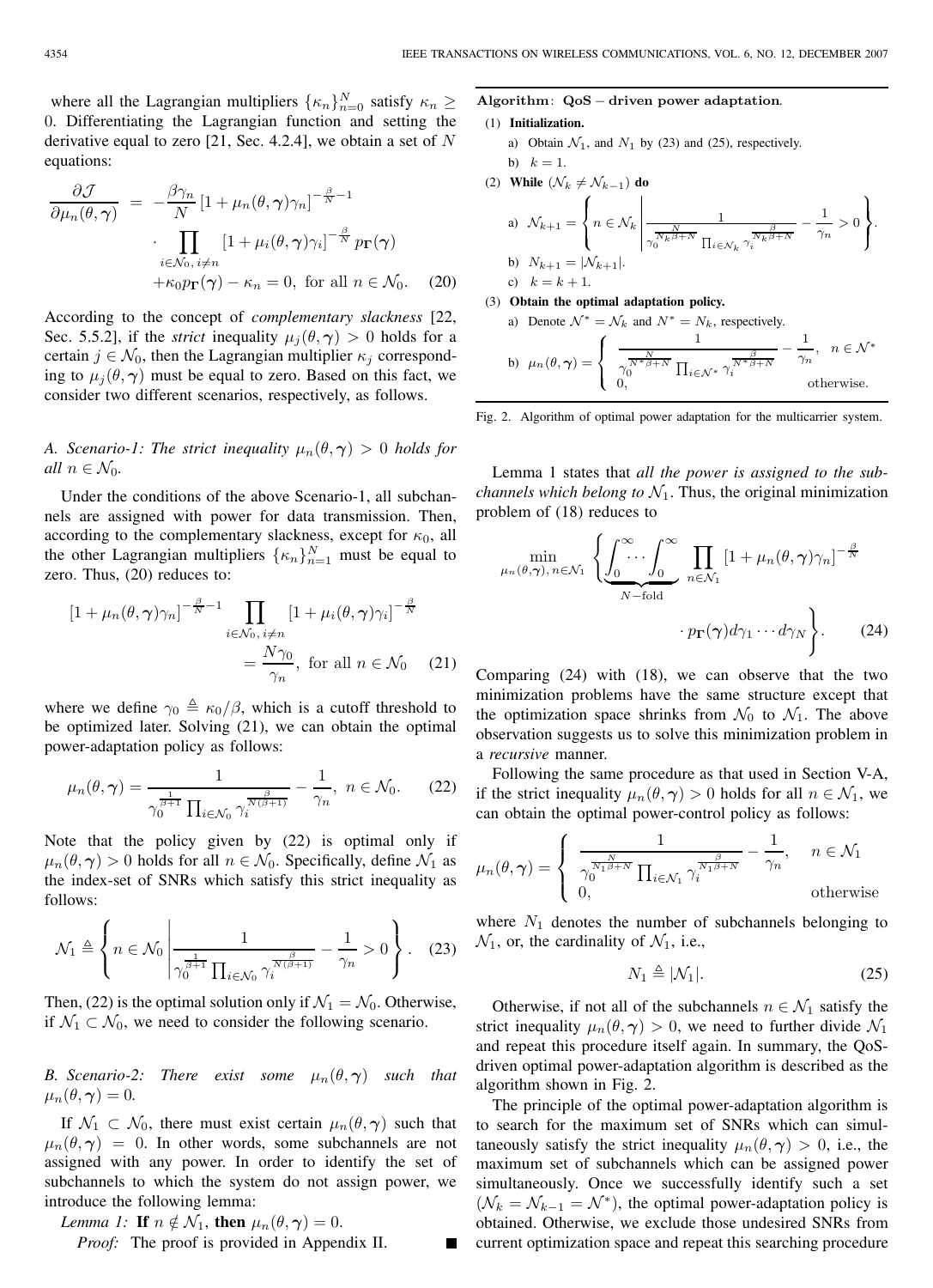

Fig. 3. The policy regions of different power-adaptation strategies when the number of subchannels  $N = 2$ . The solid lines depicts the result of joint optimization and the dashed lines depicts the result of independent optimization. In this example, we set  $\gamma_0 = 1$  and  $\beta = 2$ . The four policy regions are:  $(R_1)$  both subchannels are allocated power;  $(R_2)$  only the first subchannel is allocated power;  $(R_3)$  only the second subchannel is allocated power; and  $(R_4)$  the system is in outage state.

itself again. If the "while-loop" ends up with  $(\mathcal{N}_{k-1}$  =  $\mathcal{N}_k = \emptyset$ , then no subchannel can satisfy the strict inequality condition  $\mu_n(\theta, \gamma) > 0$ . In this case, we set  $\mu_n(\theta, \gamma) = 0$  for all  $n \in \mathcal{N}_0$ . Thus, the system falls into an outage state and cannot send any data. Finally, we obtain the optimal resource allocation policy for multicarrier systems as follows:

$$
\mu_n(\theta, \gamma) = \begin{cases} \frac{1}{\gamma_0^{\frac{N}{N^*\beta + N}} \prod_{i \in \mathcal{N}^*} \gamma_i^{\frac{\beta}{N^*\beta + N}} - \frac{1}{\gamma_n}, & n \in \mathcal{N}^* \\ 0, & \text{otherwise.} \end{cases}
$$
(26)

Similarly, for MIMO multiplexing system, we can show that the optimal power-adaptation policy can be expressed as

$$
\mu_{\ell}(\theta,\lambda) = \begin{cases} \frac{1}{\lambda_0^{\frac{1}{N^*\beta+1}}\prod_{i\in\mathcal{N}^*}\lambda_i^{\frac{\beta}{N^*\beta+1}}}-\frac{1}{\lambda_{\ell}}, & \ell \in \mathcal{N}^*\\ 0, & \text{otherwise} \end{cases}
$$

where  $\mathcal{N}^*$  and  $N^*$  can be obtained by a similar algorithm as shown in Fig. 2.

Given the optimal power-adaptation algorithm, the cutoff threshold  $\gamma_0$  is determined by meeting the mean power constraint (6). Note that  $\gamma_0$  is jointly determined by the QoS exponent  $\theta$  and channel model distribution  $p_{\Gamma}(\gamma)$ . After obtaining the cutoff threshold, the optimal effective capacity can be calculated by (10).

## VI. SPECIAL CASES OF THE OPTIMAL POWER CONTROL *A. Two-Subchannel Case*  $(N = 2)$

To demonstrate the execution procedure of our proposed algorithm, let us consider a particular case when the number of subcarriers  $N = 2$ . Using the algorithm described in Fig. 2, we can see that the joint optimal power-adaptation policy partitions the SNR-plane  $(\gamma_1, \gamma_2)$  into four exclusive regions by the solid lines as shown in Fig. 3. If  $(\gamma_1, \gamma_2)$ falls into region  $R_1$ , both subchannels will be assigned with power for data transmission, where the boundaries of region  $R_1$  is determined by  $f_1(\gamma_1) = \gamma_0^{-2/\beta} \gamma_1^{(\beta+2)/\beta}$  and  $f_2(\gamma_1) =$  $\gamma_0^{2/(\beta+2)}\gamma_1^{\beta/(\beta+2)}$ ? On the other hand, if  $(\gamma_1, \gamma_2)$  falls into either region  $R_2$  or  $R_3$ , then only one of the subchannels will be assigned with power. Otherwise, if  $(\gamma_1, \gamma_2)$  belongs to region  $R_4$ , the system will be in an outage state. As shown by Fig. 3, the four regions are functions of  $\gamma_0$  and  $\beta$ , which change as the values of  $\gamma_0$  and  $\beta$  vary. Thus, based on (6), the cutoff threshold  $\gamma_0$  is determined by satisfying the following power constraint:

$$
\int_{\mathbf{R}_1} \left[ \mu_1^{(1)}(\theta, \gamma) + \mu_2^{(1)}(\theta, \gamma) \right] p_{\mathbf{\Gamma}}(\gamma) d\gamma_1 d\gamma_2
$$

$$
+ \int_{\mathbf{R}_2} \mu_1^{(2)}(\theta, \gamma) p_{\mathbf{\Gamma}}(\gamma) d\gamma_1 d\gamma_2
$$

$$
+ \int_{\mathbf{R}_3} \mu_2^{(2)}(\theta, \gamma) p_{\mathbf{\Gamma}}(\gamma) d\gamma_1 d\gamma_2 = 2 \quad (27)
$$

where

$$
\mu_n^{(1)}(\theta, \gamma) = \frac{1}{\gamma_0^{\frac{1}{\beta+1}} (\gamma_1 \gamma_2)^{\frac{\beta}{2(\beta+1)}}} - \frac{1}{\gamma_n}
$$
(28)

and

$$
\mu_n^{(2)}(\theta, \gamma) = \frac{1}{\gamma_0^{\frac{2}{\beta+2}} \gamma_n^{\frac{\beta}{\beta+2}}} - \frac{1}{\gamma_n}
$$
 (29)

for  $n = 1$  and  $n = 2$ , respectively. After obtaining  $\gamma_0$  and using (10), the optimal effective capacity can be derived as follows:

$$
E_C^{opt}(\theta) = -\frac{1}{\theta} \log \left( \int_{R_4} p_{\Gamma}(\gamma) d\gamma_1 d\gamma_2 + \int_{R_1} \prod_{n=1}^2 \left[ 1 + \mu_n^{(1)}(\theta, \gamma) \gamma_n \right]^{-\frac{\beta}{2}} p_{\Gamma}(\gamma) d\gamma_1 d\gamma_2 + \int_{R_2} \left[ 1 + \mu_1^{(2)}(\theta, \gamma) \gamma_n \right]^{-\frac{\beta}{2}} p_{\Gamma}(\gamma) d\gamma_1 d\gamma_2 + \int_{R_3} \left[ 1 + \mu_2^{(2)}(\theta, \gamma) \gamma_n \right]^{-\frac{\beta}{2}} p_{\Gamma}(\gamma) d\gamma_1 d\gamma_2 \right). (30)
$$

From the above example, we can find that even for a simple case of  $N = 2$ , the cutoff threshold  $\gamma_0$  and the optimal effective capacity  $E_C^{\text{opt}}(\theta)$  generally do not have simple closed-form solutions. For the case with  $N > 2$ , the situation becomes even more complicated. However, by executing the proposed algorithm,  $\gamma_0$  and  $E_C^{opt}(\theta)$  can be easily found through simulations for any given joint channel distribution  $p_{\Gamma}(\gamma)$ . Thus, in this paper, except for the trivial case of  $N = 1$ , we use simulation to find  $\gamma_0$  and  $E_C^{opt}(\theta)$  for multiplexing-based systems. It is also worth noting that by using independent optimization approach, the power-adaptation policy partitions the SNRplane  $(\gamma_1, \gamma_2)$  into four exclusive regions by the dashed lines as shown in Fig. 3.

<sup>2</sup>The functions  $f_1(\gamma_1)$  and  $f_2(\gamma_1)$  are obtained by solving the boundary condition  $\mathcal{N}_1 = \mathcal{N}_0$ , where  $\mathcal{N}_1$  is given by (23).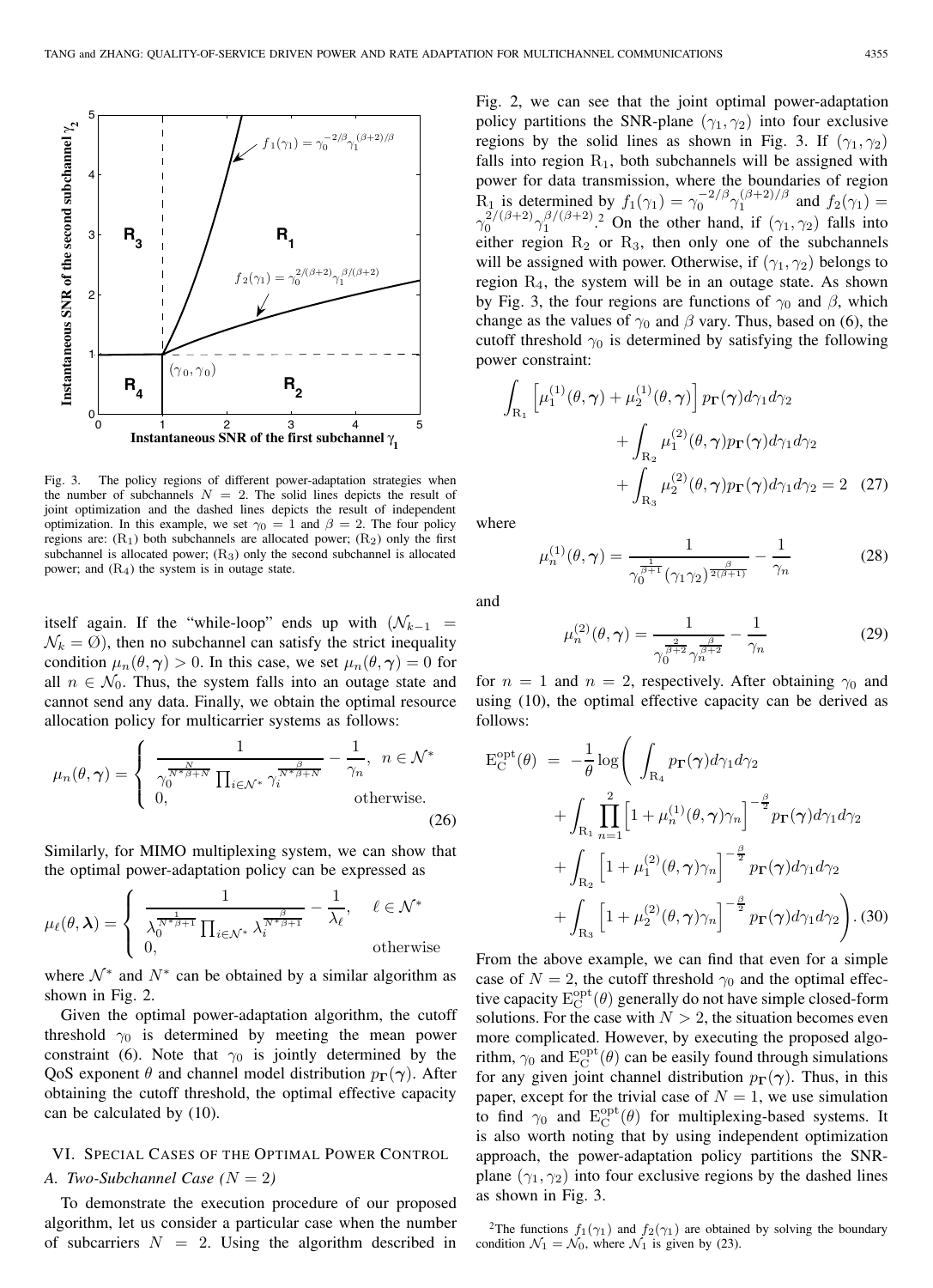

Fig. 4. The effective capacity comparisons between the joint optimizationbased and independent optimization-based power-adaptation policies for N i.i.d. subchannels in a multicarrier system.

### *B. Limiting Cases*

One of the most significant differences between our proposed QoS-driven power adaptation and most other existing power-control approaches, such as the conventional waterfilling algorithm, constant power scheme, and the independent optimization approach mentioned above, is that our proposed algorithm is executed in a *joint* fashion. Specifically, *the power assigned to one subchannel depends not only on its own channel quality, but also on the other subchannels' qualities*, by which the statistics of the aggregate service rate from all subchannels can be controlled to meet a certain delay-QoS requirement. In the following, we further study some limiting cases of our proposed optimal power-adaptation algorithms.

**CASE I:** When  $N = 1$ , or equivalently, all the subchannels are fully correlated, i.e.,  $\gamma_1 = \gamma_2 = \cdots = \gamma_N = \gamma$ , the multichannel transmission reduces to single channel transmission. In this case, the joint pdf  $p_{\Gamma}(\gamma)$  reduces to  $p_{\Gamma}(\gamma)$ . Then, the optimal power-adaptation policy and power constraint turn out to be the ones reducing to our previous results [5, eqs. (8) and (9)], which is expected since single channel transmission is a special case of our multichannel communications.

**CASE II:** When the QoS exponent  $\theta \rightarrow 0$ , indicating that the system can tolerate an arbitrarily long delay, the optimal power-adaptation policy reduces to:

$$
\lim_{\theta \to 0} \mu_n(\theta, \gamma) = \begin{cases} \frac{1}{\gamma_0} - \frac{1}{\gamma_n}, & \gamma_n \ge \gamma_0, \\ 0, & \text{otherwise} \end{cases}
$$
(31)

for all  $n \in \mathcal{N}_0$ , which is the water-filling formula for multichannel communications, where, as expected, the joint optimization reduces to the independent optimization. This observation verifies that the independent optimization approach is optimal to maximize the effective capacity as  $\theta \to 0$ . Thus, our QoS-driven power-adaptation scheme converges to waterfilling algorithm when the system can tolerate an arbitrarily long delay. It also follows that the optimal effective capacity converges to the Shannon capacity as  $\theta \to 0$ .



Fig. 5. The optimal effective capacity comparisons for MIMO systems using the different numbers of antennas.

**CASE III:** When the QoS exponent  $\theta \to \infty$ , then the system cannot tolerate any delay. In this case, the cutoff threshold  $\gamma_0 \rightarrow 0$  (note that  $\gamma_0 = \kappa_0/\beta$ ), which implies that the system does not enter the outage state almost surely. Letting  $\theta \rightarrow \infty$  in (26) [i.e., Step (3)-b) in Fig. 2], we obtain the corresponding optimal strategy as follows:

$$
\lim_{\theta \to \infty} \mu_n(\theta, \gamma) = \begin{cases} \frac{1}{\phi^{\frac{N}{N^*}} \prod_{i \in \mathcal{N}^*} \gamma_i^{\frac{1}{N^*}}} - \frac{1}{\gamma_n}, & n \in \mathcal{N}^* \\ 0, & \text{otherwise} \end{cases}
$$
(32)

where  $\phi \triangleq \lim_{\theta \to \infty} \gamma_0^{\frac{1}{\beta+1}}$  and  $\mathcal{N}^* \neq \emptyset$  almost surely. The power-control law given by (32) is just the policy to achieve the zero-outage capacity of the system [16], [23]. Thus, when the QoS exponent  $\theta \rightarrow \infty$ , the optimal throughput approaches the zero-outage capacity of the system. In summary, *as the QoS exponent* θ *increases from zero to infinity, the optimal effective capacity decreases accordingly from the ergodic capacity to zero-outage capacity*.

Plugging the power-control strategy given by (32) into (8), we can derive the resulting instantaneous service rate  $R = R[i]$ when  $\theta \rightarrow \infty$  as follows:

$$
R = \sum_{n=1}^{N^*} \left(\frac{T_f B}{N}\right) \log_2 \left(1 + \mu_n(\theta, \gamma)\gamma_n\right)
$$
  
\n
$$
= \left(\frac{T_f B}{N}\right) \log_2 \left(\prod_{n \in \mathcal{N}^*} \left[\frac{\gamma_n}{\phi^{\frac{N}{N^*}} \prod_{i \in \mathcal{N}^*} \gamma_i^{\frac{1}{N^*}}}\right]\right)
$$
  
\n
$$
= \left(\frac{T_f B}{N}\right) \log_2 \left(\frac{\prod_{n \in \mathcal{N}^*} \gamma_n}{\phi^N \prod_{i \in \mathcal{N}^*} \gamma_i}\right)
$$
  
\n
$$
= T_f B \log_2 \left(\frac{1}{\phi}\right).
$$
 (33)

That is, no matter what the channel realization is, the system maintains a constant service rate  $T_fB \log_2(1/\phi)$ . This result is also consistent with our previous work on single channel transmissions [5], where as the delay-QoS constraint becomes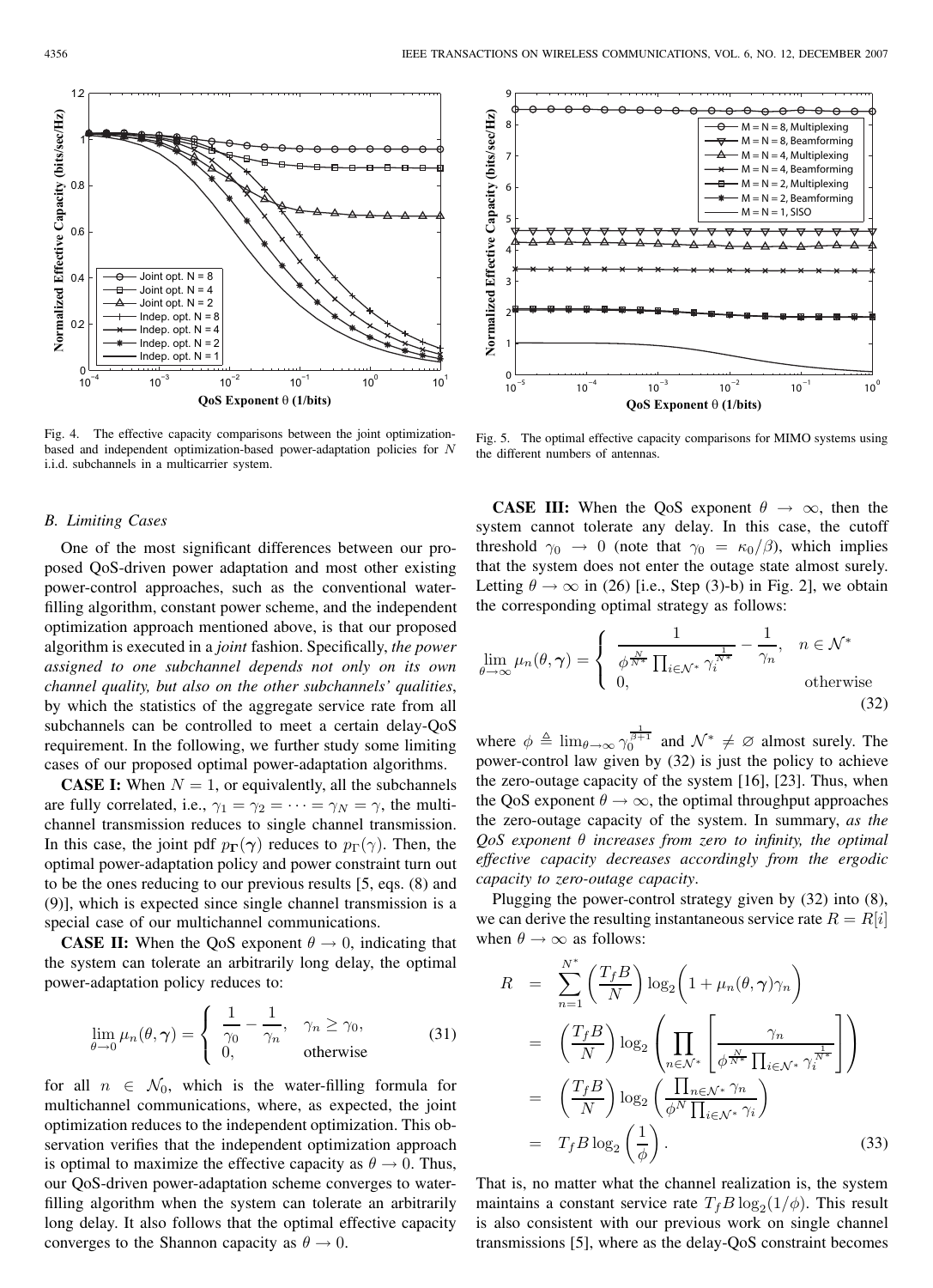

Fig. 6. The effective capacity comparisons among different power-adaptation strategies for multiplexing-based systems.



Fig. 7. The effective capacity gains compared to single channel (SISO) transmissions.

stringent, the optimal power control operates at a constant service rate. Since the service rate is constant, the effective capacity is also equal to this constant, i.e.,

$$
\lim_{\theta \to \infty} \mathcal{E}_\mathcal{C}^{\text{opt}}(\theta) = T_f B \log_2 \left(\frac{1}{\phi}\right). \tag{34}
$$

From (34), we can observe that the smaller the value  $\phi$ is, the larger the effective capacity  $E_C^{opt}(\theta)$  becomes. Our numerical results show that  $\phi$  is a monotonic decreasing function of N. Consequently, when  $\theta \rightarrow \infty$ , the optimal effective capacity  $E_C^{opt}(\theta)$  increases as the number of subchannels N increases. In contrast, as mentioned in Remark 1 for Proposition 1, by using the independent power-control policies, as long as the number  $N$  of subchannels is finite, the effective capacity  $E_C(\theta)$  always approaches zero as  $\theta \to \infty$ . Thus, our proposed joint optimization-based power control shows significant advantages over all the other independent power-control strategies as the delay-QoS constraint becomes stringent. For the MIMO multiplexing system, by using a similar procedure, we can show that

$$
\lim_{\theta \to \infty} \mathcal{E}_{\mathcal{C}}^{\text{opt}}(\theta) = NT_f B \log_2 \left(\frac{1}{\varphi}\right)
$$
 (35)

where  $\varphi \triangleq \lim_{\theta \to \infty} \lambda_0^{\frac{1}{N\beta + 1}}$ . From (35), we can observe that

when the QoS exponent  $\theta \rightarrow \infty$ , the effective capacity of the MIMO multiplexing system is almost a linearly increasing function of the number of subchannels  $N = \min\{N_t, N_r\}$ , which implies the significant superiority of employing the MIMO infrastructure for the QoS provisioning in mobile wireless networks.

#### VII. SIMULATION EVALUATIONS

We evaluate the performance of proposed QoS-driven power-adaptation algorithms by simulations. In this section, we mainly focus on three different diversity-based and multiplexing-based multichannel systems. We first simulate the multicarrier system which utilizes frequency domain multiplexing. The fading statistics of different subcarriers are assumed to be i.i.d. Rayleigh distributed with average SNR  $\overline{\gamma} = 0$  dB. We then simulate two MIMO systems which apply either diversity combining or multiplexing. For simplicity, we also assume that the fading statistics between all transmit and receive antenna pairs are i.i.d. Rayleigh distributed with average SNR  $\overline{\gamma} = 0$  dB per receive antenna. The diversity combining MIMO scheme is Tx-beamforming/Rx-MRC (briefly termed as "beamforming" in the following for convenience) since this scheme provides the maximum spectral-efficiency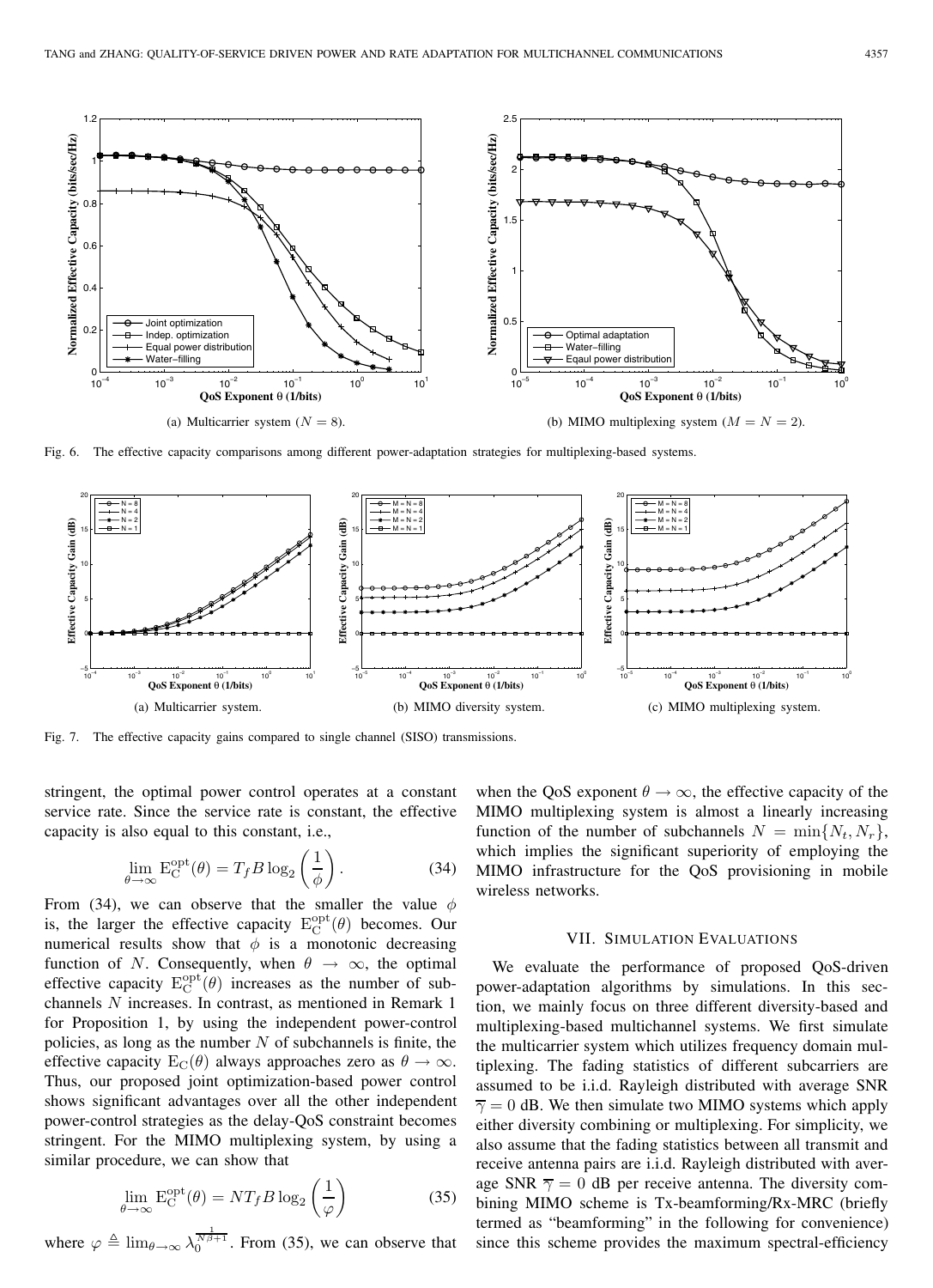among all MIMO diversity schemes. Furthermore, the system total spectral-bandwidth B is fixed to  $B = 100$  KHz and the frame duration  $T_f$  is set to  $T_f = 2$  ms for all simulations.

Fig. 4 plots the optimal effective capacity of multicarrier system against the QoS exponent  $\theta$  with different number of subcarriers, where for comparison purpose, we also plot the effective capacity using independent optimization approach. As mentioned in Section IV, independent optimization of N subcarriers can right-shift the effective capacity curves for  $10 \log_{10} N$  dB, compared to single-carrier system. Consequently, all the effective capacity curves approach zero as the QoS exponent  $\theta$  increases. In contrast, based on our proposed joint optimization, the effective capacities are significantly larger than those of independent optimizations. As the QoS exponent  $\theta$  increases, the effective capacity approaches a nonzero constant, where the larger the number of subcarriers, the higher the effective capacity. For example, by using only  $N = 8$  i.i.d. subcarriers, the proposed scheme can achieve more than 90% of the Shannon capacity while still guaranteeing a constant rate transmission (as  $\theta \to \infty$ ).

Fig. 5 plots the optimal effective capacities of MIMO diversity and multiplexing systems with different numbers of transmit and receive antennas. We can observe from Fig. 5 that the effective capacity increases as the number of antennas increases. When  $M = N = 2$ , where as defined in the above,  $M = \max\{N_t, N_r\}$  and  $N = \min\{N_t, N_r\}$ , the performance loss of beamforming system compared to multiplexing system is virtually indistinguishable. However, as the number of antennas increases, the diversity gain is limited, but the multiplexing gain almost linearly increases with  $N$ . On the other hand, we can observe that just using a small number of transmit and receive antennas, the effective capacity of MIMO transmission is close to the Shannon capacity as  $\theta \to \infty$ , since all effective capacities are virtually constants, which implies that the MIMO system can guarantee stringent QoS with the service rate near Shannon-capacity.

To compare the impact of different power adaptations on QoS provisioning, Fig. 6 plots the effective capacities of multicarrier system and MIMO multiplexing system under different power-control policies. The power-adaptation schemes shown in Fig. 6 include our proposed optimal optimization, independent optimization for i.i.d multicarrier system, waterfilling scheme, and equal power distribution scheme. As expected, our proposed optimal power adaptation achieves the maximum effective capacity among all power-control policies. The optimal scheme converges to the water-filling for a small  $\theta$  and converges to a constant for a large  $\theta$ , where the effective capacity of all other schemes converges to zero for a large  $\theta$ , which implies the significant advantage of our proposed scheme on supporting stringent QoS over other existing schemes.

Fig. 7 compares the effective-capacity gain of multichannel  $(N > 1)$  transmission with the single channel  $(N = 1)$ transmission. We can observe from Fig. 7 that by using the optimal power adaptation, our multichannel transmissionbased scheme has the significant advantage over single channel transmission-based scheme, where the larger the QoS exponent  $\theta$ , the higher the effective capacity gain. This means that multichannel transmission can support much more stringent

Fig. 8. The optimal effective capacity improvements as the function of the system diversity order compared to the Shannon capacity when the QoS exponent  $\theta \rightarrow \infty$ .

QoS than single channel transmission. In particular, since the effective-capacity gain at  $\theta \rightarrow 0$  is actually the spectralefficiency gain, we can observe that for MIMO diversity and multiplexing system, the superiority of employing MIMO infrastructure in terms of enhancing QoS-guarantees is even more significant than that in terms of improving the spectralefficiency.

Finally, Fig. 8 shows how much percentage of the Shannon capacity that the constant service rate can achieve by using our proposed optimal power adaptation (as  $\theta \rightarrow \infty$ ). As expected, when the number of subchannels increases, the service rate gets closer and closer to the Shannon capacity. The percentage of Shannon capacity achieved is approximately proportional to the diversity order of the system, where for multicarrier systems, the diversity order is  $N$ , but for MIMO systems, the diversity order is  $M \times N$ . We can observe from Fig. 8 that when the system diversity order is 64, all multichannel systems can achieve more than 99% of the Shannon capacity, while still guaranteeing a constant rate transmission. In this case, a simple and efficient approach is to just use the fixed power-adaptation policy of our proposed scheme with  $\theta \to \infty$ , no matter what the delay-QoS constraint is, since this fixed power-adaptation policy can support both loose and stringent QoS requirements with only a slight throughput loss compared to the optimal Shannon capacity.

## VIII. CONCLUSION

We have proposed and analyzed the QoS-driven power and rate adaptation schemes for diversity and multiplexing systems by integrating information theory with the effective capacity. The proposed resource allocation policies are general and applicable to different fading channel distributions. Our results showed that as the QoS exponent increases from zero to infinity, the optimal effective capacity decreases accordingly from the ergodic capacity to zero-outage capacity. Moreover, the multichannel transmission provides a significant advantage

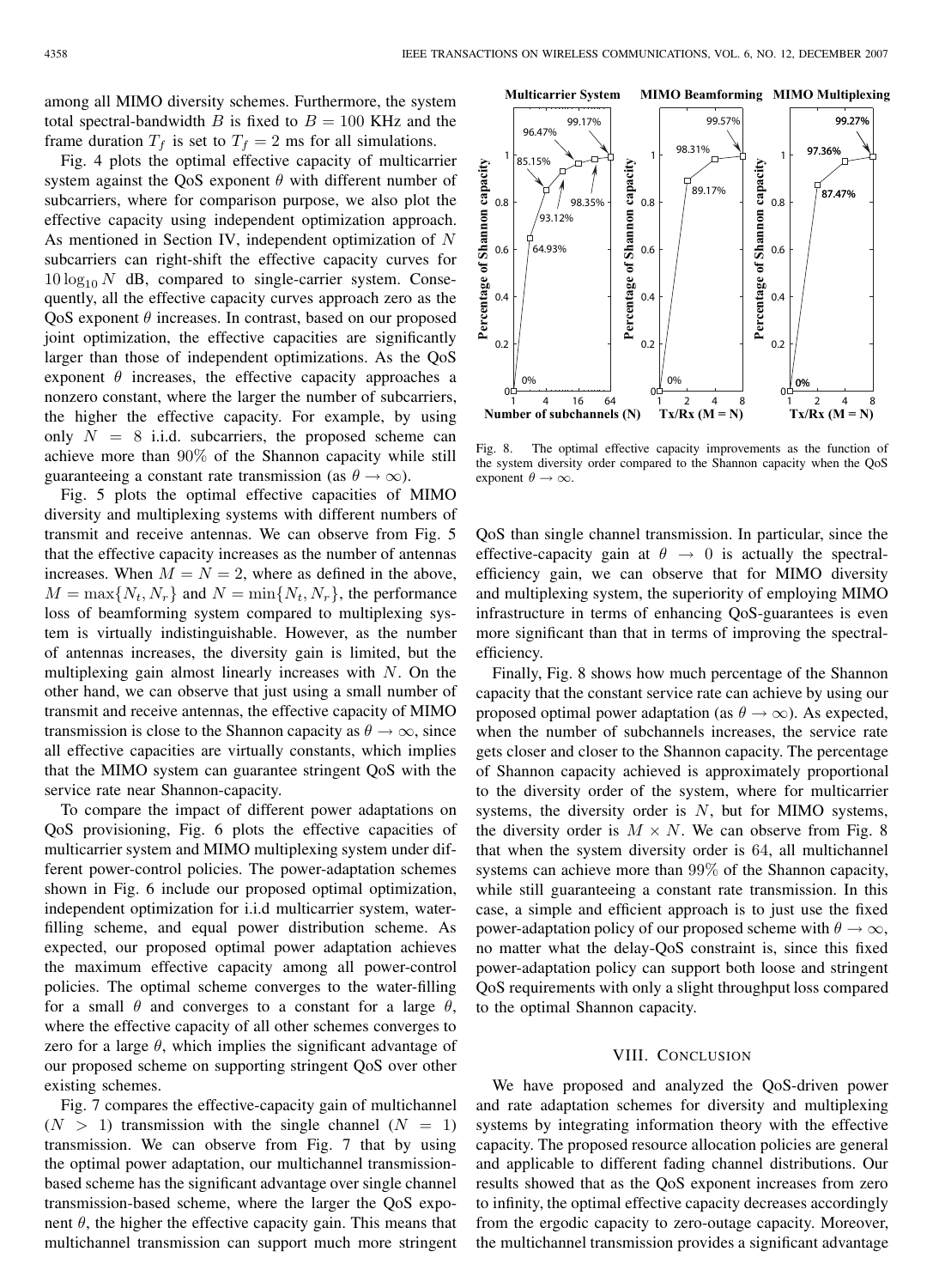over single channel transmission for the stringent delay-QoS guarantees. Compared to the single channel transmission which has to deal with the tradeoff between throughputs and delay, the multichannel transmissions can achieve high throughput and stringent QoS at the same time.

## APPENDIX I

## PROOF OF THE STRICT CONVEXITY OF THE OBJECTIVE FUNCTION IN EQ.  $(18)$

*Proof:* To show the strict convexity of the objective function in (18), we introduce the following proposition:

 $\prod_{i=1}^{n} x_i^{-\alpha}$ , where  $x_i > 0$  for all  $i = 1, 2, ..., n$  and  $\alpha > 0$ , *Proposition 2:* **If**  $\mathbf{x} = (x_1, x_2, ..., x_n)$  and  $f(\mathbf{x}) =$ **then**  $f(\mathbf{x})$  is strictly convex on the domain where  $\mathbf{x} =$  $(x_1, x_2, ..., x_n)$  is defined.

*Proof:* It is easy to show that

$$
\frac{\partial^2 f(\mathbf{x})}{\partial x_k^2} = \frac{\alpha(\alpha+1)}{x_k^2} \prod_{i=1}^n x_i^{-\alpha} \tag{36}
$$

and

$$
\frac{\partial^2 f(\mathbf{x})}{\partial x_k \partial x_l} = \frac{\alpha^2}{x_k x_l} \prod_{i=1}^n x_i^{-\alpha}, \text{ for } k \neq l.
$$
 (37)

Thus, the Hessian of  $f(\mathbf{x})$  can be expressed as

$$
\nabla^2 f(\mathbf{x}) = \alpha \prod_{i=1}^n x_i^{-\alpha} \bigg[ \alpha \mathbf{y}^T \mathbf{y} + \text{diag}\left(\frac{1}{x_1^2}, \dots, \frac{1}{x_n^2}\right) \bigg] \tag{38}
$$

where  $y = (1/x_1, 1/x_2, ..., 1/x_n)$ . For any nonzero  $v =$  $(v_1, v_2, ..., v_n)$ , we have

$$
\mathbf{v} \left( \nabla^2 f(\mathbf{x}) \right) \mathbf{v}^T
$$
  
=  $\alpha \prod_{i=1}^n x_i^{-\alpha} \left[ \alpha \left( \mathbf{v} \mathbf{y}^T \right)^2 + \sum_{i=1}^n \left( \frac{v_i}{x_i} \right)^2 \right] > 0.$  (39)

The Hessian of  $f(\mathbf{x})$  is positive definite and therefore  $f(\mathbf{x})$  is strictly convex on the domain where **x** is defined.

By Proposition 2, since  $[1 + \mu_n(\theta, \gamma)\gamma_n] > 0$  always holds,  $\prod_{n=1}^{N} \left[1 + \mu_n(\theta, \gamma)\gamma_n\right]^{-\frac{\beta}{N}}$  is strictly convex on the space spanned by  $([1 + \mu_1(\theta, \gamma)\gamma_1], ..., [1 + \mu_N(\theta, \gamma)\gamma_N])$ . Also, since  $\mu_n(\theta, \gamma)$  is just a *linear variety* of  $[1 + \mu_n(\theta, \gamma)\gamma_n]$ ,  $(\mu_1(\theta, \gamma), ..., \mu_N(\theta, \gamma))$  preserves the convexity of  $\prod_{n=1}^{N} \left[1 + \mu_n(\theta, \gamma)\gamma_n\right]^{-\frac{\beta}{N}}$  [22, Sec. 3.2.2]. Thus,  $\prod_{n=1}^{N} \left[1 + \mu_n(\theta, \gamma)\gamma_n\right]^{-\frac{\beta}{N}}$  is strictly convex on the space spanned by  $(\mu_1(\theta, \gamma), ..., \mu_N(\theta, \gamma))$ . Furthermore, the integral in (18) is a linear operation, which also preserves the strict convexity. Thus, the objective function in (18) is strictly convex on the space spanned by  $(\mu_1(\theta, \gamma), ..., \mu_N(\theta, \gamma)).$ 

## APPENDIX II PROOF OF LEMMA 1

*Proof:* Without loss of generality, we assume  $\mathcal{N}_1$  =  $\{\gamma_1, \gamma_2, ..., \gamma_{N_1}\}\$ , where  $N_1 < N$ . Let us denote the complementary set of  $N_1$  by  $N_1$ , i.e.,  $N_1 = \{ \gamma_{N_1+1}, \gamma_{N_1+2}, ..., \gamma_N \}.$ To prove Lemma 1, we need to show that for any nonempty subset  $C \subseteq \overline{\mathcal{N}}_1$ , there is no policy  $\mu_n(\theta, \gamma)$  such that  $\mu_n(\theta, \gamma) > 0$  for all  $n \in \mathcal{C} \cup \mathcal{N}_1$ .

If  $C = \overline{N}_1$ , we already know there is no such a policy, due to the condition of Scenario-2.

Otherwise, if  $C \subset \overline{\mathcal{N}}_1$ , without loss of generality, we assume  $C = \{ \gamma_{N_1+1}, \gamma_{N_1+2}, ..., \gamma_{N_1+G} \}$ , where  $1 \le G \le N - N_1 - 1$ . Suppose there exists such a policy, from Section V-B we know that the policy can be expressed as

$$
\mu_n(\theta, \gamma) = \begin{cases} \frac{1}{\gamma_0^{\frac{N}{\omega}} \prod_{i=1}^{N_1 + G} \gamma_i^{\frac{\beta}{\omega}} - \frac{1}{\gamma_n}, & n \in \mathcal{C} \cup \mathcal{N}_1 \\ 0, & \text{otherwise} \end{cases}
$$
(40)

where  $\omega = (N_1 + G)\beta + N$ . In particular, we have  $\mu_{N_1+G}(\theta, \gamma) > 0$  in (40), which is equivalent to the following:

$$
\gamma_{N_1+G} > \left(\gamma_0^N \prod_{i=1}^{N_1+G-1} \gamma_i^{\beta}\right)^{\frac{1}{(N_1+G-1)\beta+N}}.\tag{41}
$$

On the other hand, from the definition of  $\mathcal{N}_1$ , we know

$$
\frac{1}{\gamma_0^{\frac{1}{\beta+1}} \prod_{i=1}^N \gamma_i^{\frac{\beta}{N(\beta+1)}}} \le \frac{1}{\gamma_n} \tag{42}
$$

where  $n \in \{N_1 + 1, N_1 + 2, ..., N\}$ . Plugging  $n = N_1 + G$ into (42), we get

$$
\gamma_{N_1+G} \le \left(\gamma_0^N \prod_{i=1}^{N_1+G-1} \gamma_i^{\beta} \prod_{j=N_1+G+1}^N \gamma_j^{\beta} \right)^{\frac{1}{(N-1)\beta+N}}.
$$
 (43)

Furthermore, letting  $n = (N_1 + G + 1), (N_1 + G + 2), ..., N$  in (42), respectively, we obtain a set of  $(N - N_1 - G)$  inequalities. Multiplying the left-hand sides and right-hand sides of these  $(N - N_1 - G)$  inequalities, respectively, we generate a new inequality as follows:

$$
\prod_{j=N_1+G+1}^{N} \gamma_j^{\beta} \leq \left(\gamma_0^N \prod_{i=1}^{N_1+G} \gamma_i^{\beta}\right)^{\frac{\beta(N-N_1-G)}{\omega}}.
$$
 (44)

Finally, substituting (44) into the right-hand side of (43) and re-arranging the expression, we get

$$
\gamma_{N_1+G} \le \left(\gamma_0^N \prod_{i=1}^{N_1+G-1} \gamma_i^{\beta}\right)^{\frac{N_1+G-1}{\beta+K}} \tag{45}
$$

which contradicts (41). Therefore, such a policy does not exist. The proof follows.

## ACKNOWLEDGEMENT

The authors would like to thank Professor David Gesbert and the anonymous reviewers for their valuable comments on this paper.

#### **REFERENCES**

- [1] T. S. Rappaport, *Wireless Communications: Principles and Practice*, 2nd ed. Prentice Hall PTR, 2001.
- [2] S. Verdu, "Spectral efficiency in the wideband regime," *IEEE Trans. Inform. Theory*, vol. 48, no. 6, pp. 1319–1343, June 2002.
- [3] T. M. Cover and J. A. Thomas, *Elements of Inform. Theory*. New York: Wiley, 1991.
- [4] A. J. Goldsmith and S. Chua, "Vairable-rate variable-power MQAM for fading channels," *IEEE Trans. Commun*., vol. 45, no. 10, pp. 1218–1230, Oct. 1997.